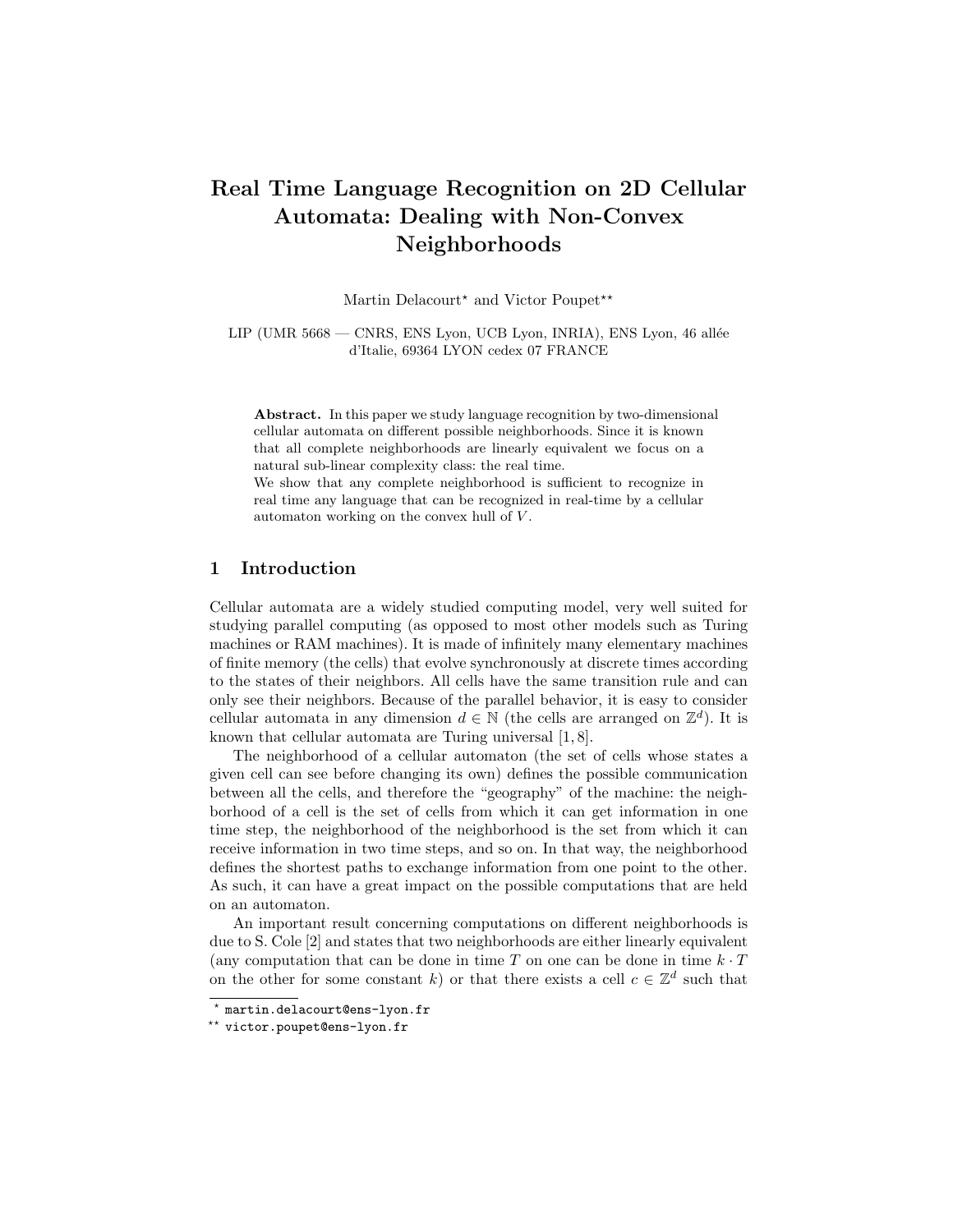information can go from  $c$  to the origin in one of the neighborhoods but not in the other. If we consider neighborhoods that allow communications between any two cells (which are the most interesting because they can perform all possible computations), we will want to consider sub-linear complexity classes in order to distinguish them. The real time is especially well suited for this study: it corresponds to the shortest possible time so that any letter of the input word could have an impact on the acceptance of the word (we will only deal with language recognition here). This real time depends on the chosen neighborhood.

In one dimension (when the cells are arranged on  $\mathbb{Z}$ ) most studies were done on the *standard* neighborhood  $\{-1,0,1\}$  (each cell can see its own state and that of its left and right neighbor) and the *one-way* neighborhood  $\{0, 1\}$  (cells can only see their own state and their right neighbor's). It has been shown that these two neighborhoods are different  $[4, 6, 11]$  (mainly because information can only go in one direction on the one-way neighborhood) and many algorithmic results are known [3, 5, 9, 10]. If we only consider neighborhoods that are "complete enough" to perform language recognition (all letters of the input word can affect the outcome of the computation), we have shown in 2005 a stronger version of Cole's equivalence: all neighborhoods are real-time equivalent to either the one-way or standard neighborhood [7]. This was done by showing that it was possible to recognize the same languages in real time on non-convex neighborhoods (neighborhoods that had "holes", for example when a cell  $c$  can see  $(c+2)$  but not  $(c+1)$  than on convex ones.

In two dimensions, the situation is more complicated. Even by only considering complete neighborhoods it is known that the two more studied neighborhoods (the von Neumann and the Moore neighborhoods) are not real time equivalent [12].

In this article we will generalize the work that we had previously done in one-dimension and show that any language that is recognized in real time by a cellular automaton working on the convex hull of a complete neighborhood V can be recognized in real time by a cellular automaton working on V.

To alleviate the notations, we will only consider two-dimensional cellular automata in this article. All results can however easily be generalized to higher dimensions. The only result that might seem complicated to generalize would be Theorem 1, but it can be stated and proved similarly, by considering periodic volumes, surfaces, etc. and finite sets in the vincinity of the vertices. Theorem 1 is itself a two-dimensional generalization of Theorem 2.1 from [7].

# 2 Language Recognition by Cellular Automata

### 2.1 Cellular Automata

**Definition 1.** A two-dimensional cellular automaton (2DCA) is a triple  $\mathcal{A} =$  $(Q, V, f)$  where

- $\mathcal Q$  is a finite set called set of states containing a special quiescent state  $\#$ ;
- $-V = \{v_1, \ldots, v_{|V|}\} \subseteq \mathbb{Z}^2$  is a finite set called neighborhood that contains 0.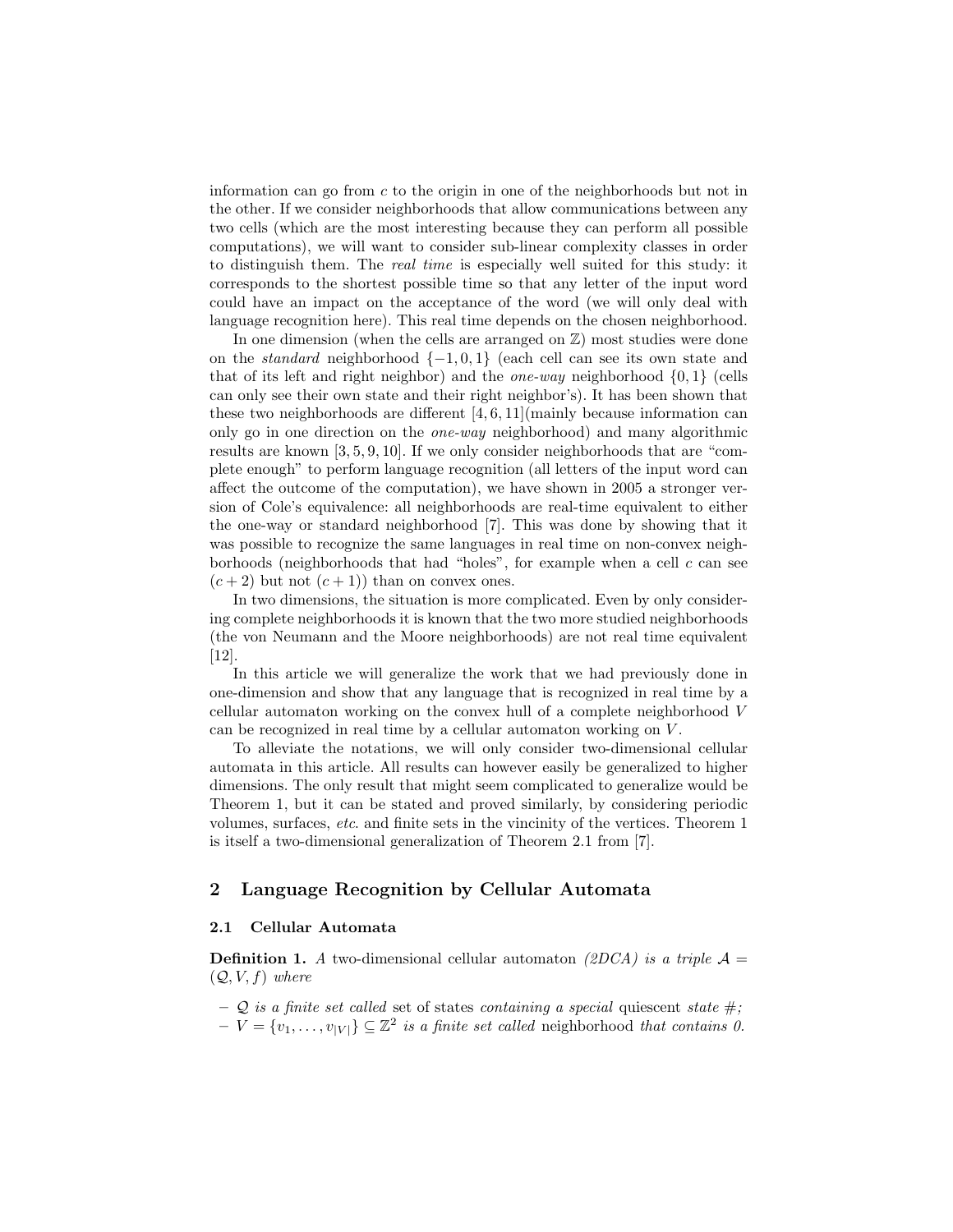$-f: \mathcal{Q}^{|V|} \to \mathcal{Q}$  is the transition function. We have  $f(\#,\ldots,\#)=\#$ .

For a given automaton A, we call *configuration* of A any function  $\mathfrak C$  from  $\mathbb Z^2$ into Q. The set of all configurations is therefore  $\mathcal{Q}^{\mathbb{Z}^2}$ . From the local function f we can define a global function F

$$
F: \mathcal{Q}^{\mathbb{Z}^2} \to \mathcal{Q}^{\mathbb{Z}^2}
$$
  

$$
\mathfrak{C} \mapsto \mathfrak{C}' \quad | \quad \forall x \in \mathbb{Z}^2, \mathfrak{C}'(x) = f(\mathfrak{C}(x+v_1), \dots, \mathfrak{C}(x+v_{|V|}))
$$

Elements of  $\mathbb{Z}^2$  are called *cells*. Given a configuration  $\mathfrak{C}$ , we'll say that a cell c is in state q if  $\mathfrak{C}(c) = q$ .

If at time  $t \in \mathbb{N}$  the 2DCA is in a configuration  $\mathfrak{C}$ , we'll consider that at time  $(t + 1)$  it is in the configuration  $F(\mathfrak{C})$ . We can therefore define the *evolution* of a 2DCA from a configuration. This evolution is completely determined by C.

### 2.2 Two-Dimensional Language Recognition

**Definition 2.** Given a finite alphabet  $\Sigma$  and two integers  $n_1$  and  $n_2$ , we define the set of two-dimensional words of size  $(n_1, n_2)$  over the alphabet  $\Sigma$  as:

$$
\varSigma^{(n_1,n_2)}=\varSigma^{\llbracket 0,n_1-1\rrbracket\times\llbracket 0,n_2-1\rrbracket}
$$

The set of all two-dimensional words over  $\Sigma$  is defined as:

$$
\varSigma^{**}=\bigcup_{n_1\in\mathbb{N},n_2\in\mathbb{N}}\varSigma^{(n_1,n_2)}
$$

Two-dimensional words over  $\Sigma$  can be seen as rectangular grids of size  $n_1 \times n_2$ containing letters of  $\Sigma$ .

**Definition 3.** A language over an alphabet  $\Sigma$  is a subset of  $\Sigma^{**}$ .

**Definition 4.** We consider a 2DCA  $\mathcal{A} = (\mathcal{Q}, V, f)$  and a set  $\mathcal{Q}_{acc} \subseteq \mathcal{Q}$  of accepting states. Let  $w \in \Sigma^{(n_1,n_2)}$  be a word over a finite alphabet  $\Sigma \subseteq \mathcal{Q}$ . We define the configuration  $\mathfrak{C}_w$  as follows.

$$
\mathfrak{C}_w: \quad \mathbb{Z}^2 \to \mathcal{Q} \n\begin{cases}\n(x, y) \mapsto w(x, y) & \text{if } (x, y) \in [\![0, n_1 - 1]\!] \times [\![0, n_2 - 1]\!] \\
(x, y) \mapsto \# & otherwise\n\end{cases}
$$

We'll say that the 2DCA A recognizes the word w with accepting states  $\mathcal{Q}_{acc}$ in time  $t_w$  if, starting from the configuration  $\mathfrak{C}_w$  at time 0, the cell 0 is in a state in  $\mathcal{Q}_{acc}$  at time  $t_w$ .

**Definition 5.** Let  $A = (Q, V, f)$  be a 2DCA and  $L \subseteq \Sigma^{**}$  a language on the alphabet  $\Sigma \subseteq Q$ . For a given function  $T : \mathbb{N}^2 \to \mathbb{N}$ , we'll say that the language L is recognized by A in time T if there exists a set  $\mathcal{Q}_{acc} \subseteq \mathcal{Q}$  such that, for all words w of size  $(n_1, n_2)$  in  $\Sigma^{**}$ , the 2DCA A recognizes w with accepting states  $\mathcal{Q}_{acc}$  in time  $T(n_1, n_2)$  if and only if  $w \in L$ .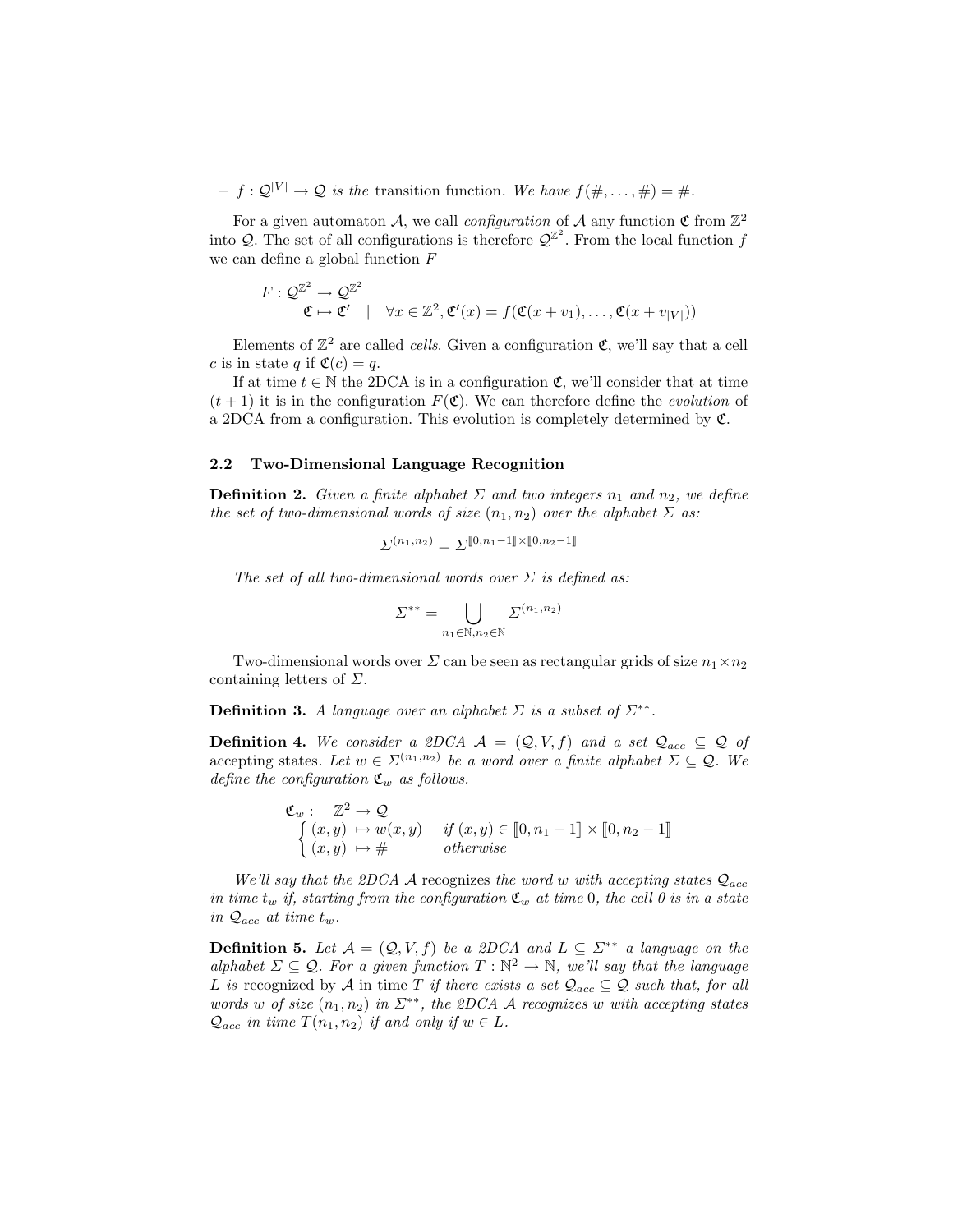## 3 Iterated Neighborhoods

**Definition 6.** Given two neighborhoods  $V_1, V_2 \subseteq \mathbb{Z}^2$ , we define

 $V_1 + V_2 = \{v_1 + v_2 \mid v_1 \in V_1 \text{ and } v_2 \in V_2\}$ 

Given a neighborhood V, we define its iterations as  $V^0 = \{0\}$  and for all  $k \in \mathbb{N}$ ,  $V^{k+1} = V^k + V$  and its multiples as  $kV = \{k \cdot v \mid v \in V\}.$ 

**Definition 7.** A neighborhood  $V \in \mathbb{Z}^2$  is said to be complete if  $\bigcup_{k \in \mathbb{N}} V^k = \mathbb{Z}^2$ .

**Definition 8.** The continuous convex hull of a neighborhood V, denoted  $CCH(V)$ , is the smallest convex polygon (in  $\mathbb{R}^2$ ) that contains V. The (discrete) convex hull of V, denoted CH(V), is the set of all points of  $\mathbb{Z}^2$  that are in the continuous convex hull of V.

**Definition 9.** For a given neighborhood V, the vertices of the polygon  $CCH(V)$ are all elements of V (and therefore elements of  $\mathbb{Z}^2$ ). We will call them the vertices of V.

When considering the set  $\{s_1, \ldots, s_p\}$  of vertices of a neighborhood, we will always order them as they appear when going clockwise around  $\mathrm{CCH}(V)$ . We will also consider the indexes modulo  $p$  (the number of vertices), meaning that  $s_0 = s_p$  and  $s_{p+1} = s_1$ .

### 3.1 General Form of Iterated Complete Neighborhoods

In this whole subsection  $V$  is a complete neighborhood. We will study the shape of the successive iterations of V. First of all, we define the integer  $t_c = \min\{t \in$  $\mathbb{N} \mid \mathrm{CH}(V)^2 \subseteq V^{t_c+2}$ .

We know that  $t_c$  is correctly defined because V is complete so there exists an integer t such that  $CH(V)^2 \subseteq V^t$ . We have the following proposition:

**Proposition 1.** For all integers  $t \geq 2$ ,

$$
CH(V)^t \subseteq V^{t_c+t} \subseteq CH(V)^{t_c+t}
$$

*Proof.* The rightmost inclusion is immediate because  $V \subseteq CH(V)$ . The other inclusion can be shown by induction using the fact that  $V + CH(V)^2 = CH(V)^3$ .

We have the following theorem:

**Theorem 1.** For any two-dimensional complete neighborhood  $V$ , if we denote by  $(s_1, s_2, \ldots, s_p)$  its vertices, there exists an integer  $t_s$  such that:

- $\begin{aligned} -\text{ for all } i \in \llbracket 1,p \rrbracket, \text{ there is a set } A_i \subseteq V^{t_s+t_c} \setminus V^{t_s}, \\ \text{for all integer } i \in \llbracket 1,x \rrbracket \text{ there is a set } B_i \text{ includes } \end{aligned}$
- for all integer  $i \in [1, p]$ , there is a set  $B_i$  included in the trapezoid of sides  $h_i = (s_{i+1} - s_i), t_c \cdot s_{i+1}, -t_c \cdot h_i$  and  $-t_c \cdot s_i$ .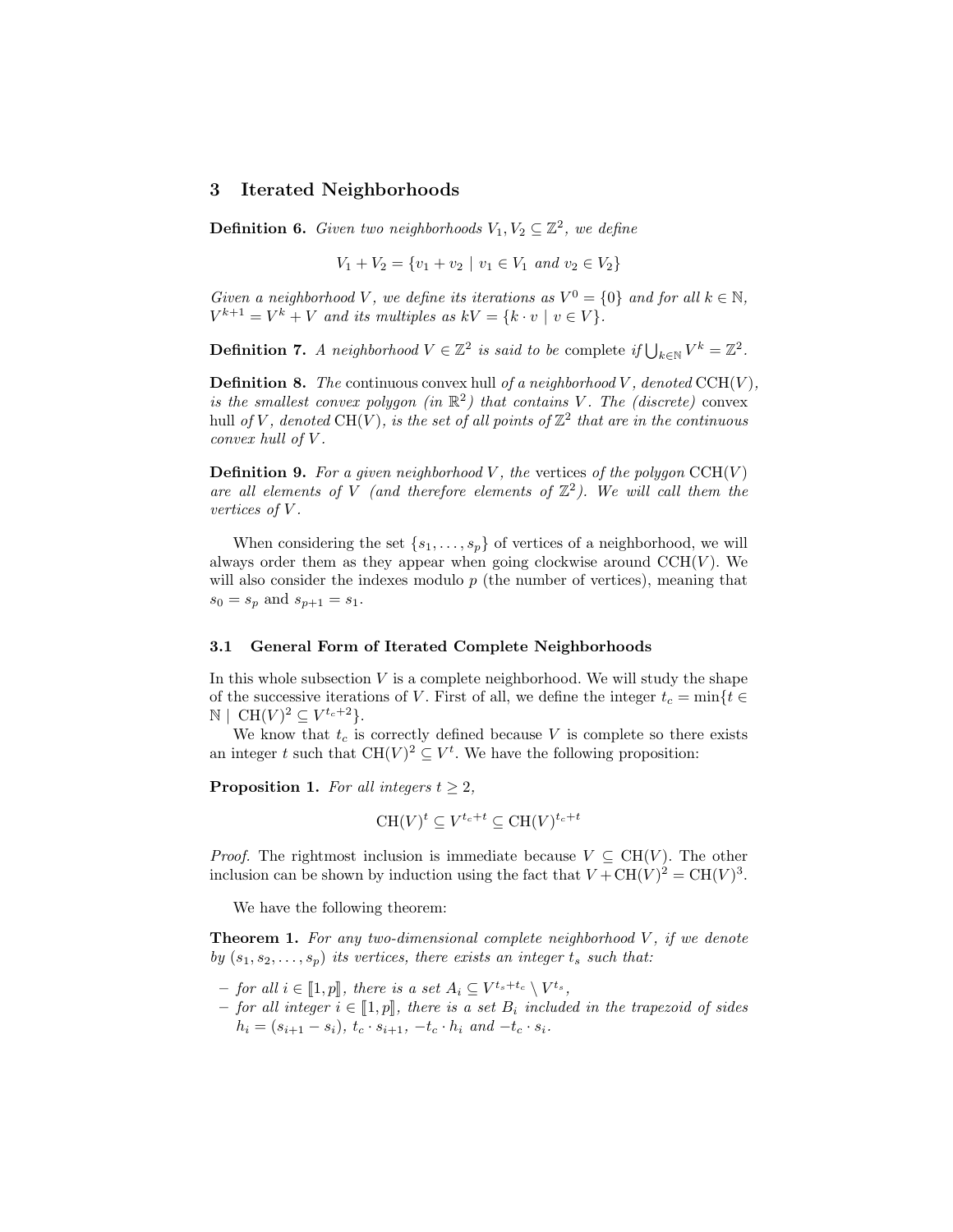- $-$  for any integer  $t \in \mathbb{N}$ , the neighborhood  $V^{t_c+t_s+t}$  is exactly the union of the following sets:
	- CH $(V)^{t_s+t}$ ,
	- $(A_i + t \cdot s_i)$  for all  $i \in [\![1, p]\!]$ ,
	- copies of  $B_i$  arranged regularly (translation of vector  $h_i$ ) on the outer strip of the cone  $(s_i, s_{i+1})$  to cover the area that isn't covered by the  $A_i$ .

The general form of  $V^{t_c+t_s+t}$  (as described by Theorem 1) is illustrated by Figure 1 for two different values of t.



Fig. 1. General form of  $V^{t_c+t_s+t}$  (the fillings of the dashed trapezoids are all identical on a given strip).

Even though it is hard to state clearly, Theorem 1 is very important because it shows that no matter how irregular  $V$  is, it becomes "regular" after a certain number of iterations.

# 4 Main Theorem

This whole section will be dedicated to the proof of the following theorem

**Theorem 2.** Given a complete neighborhood V in d dimensions  $(d \in \mathbb{N})$ , any language that can be recognized in real time by a 2DCA working on the convex hull of  $V$  can be recognized in real time by a 2DCA working on  $V$ .

To prove this theorem, we'll consider a complete neighborhood  $V$  and language L recognized in real time by a 2DCA A working on  $CH(V)$ . We will then describe the behavior of a 2DCA  $\mathcal{A}'$  working on the neighborhood V that recognizes  $L$  in real time. We define  $t_c$  as previously.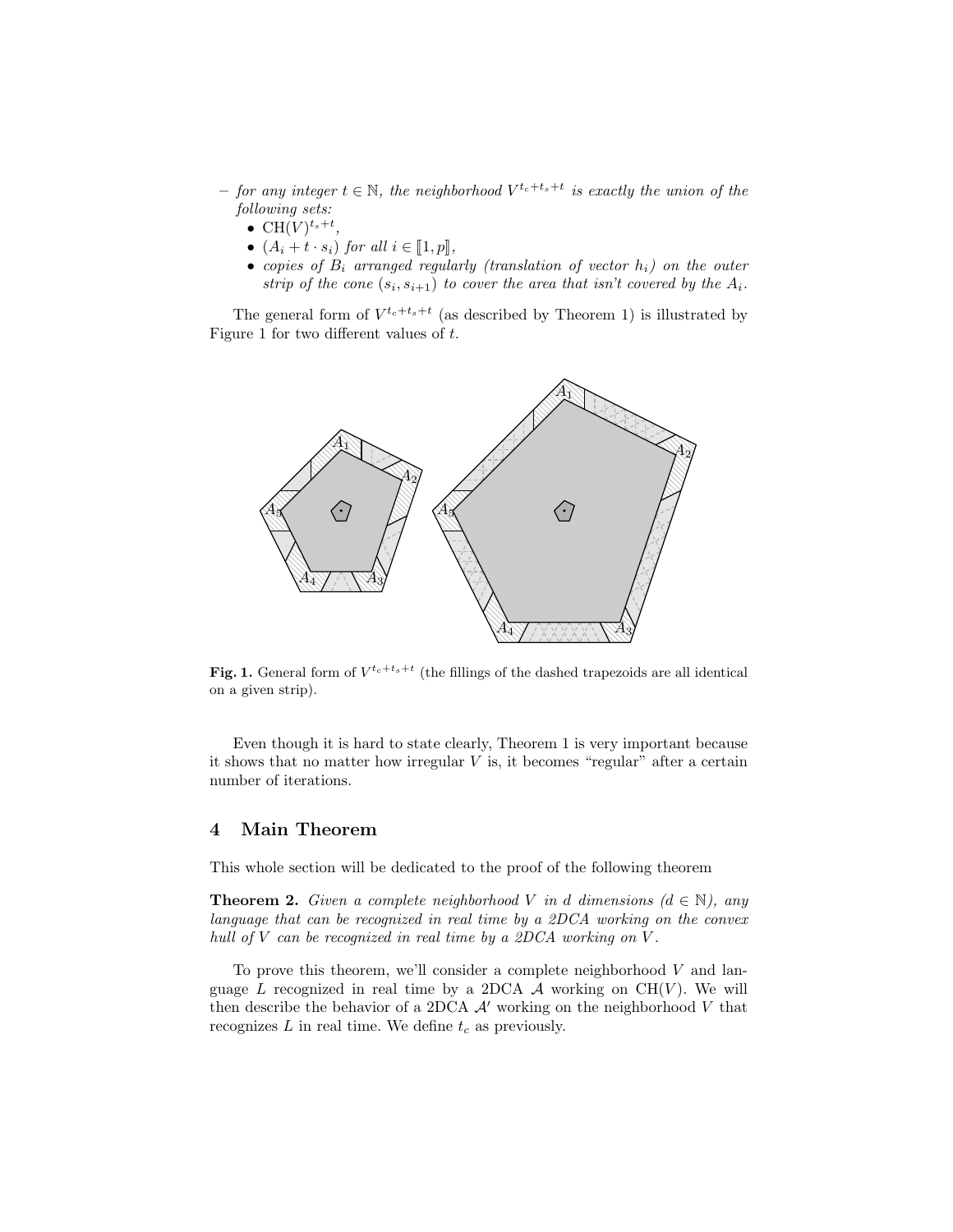### 4.1 General Behavior of  $A'$

To describe the behavior of  $A'$ , we will consider a two-dimensional word w and describe the evolution of  $\mathcal{A}'$  on this input. Since the evolution of  $\mathcal{A}'$  will mimick that of A, it will be convenient to denote by  $\langle c \rangle_t$  the state in which the cell c is at time  $t$  in the evolution of  $A$  starting from the initial configuration corresponding to the word w (for instance  $\langle 0 \rangle_0$  is the lowest and leftmost letter of w).

For some large enough integer  $t_0$  depending on V (we'll explain later how to choose  $t_0$ ) the automaton  $A'$  will spend the first  $t_0$  steps gathering all possible information on each cell.

After  $t_0$  generations, any cell c knows therefore all states  $\{\langle c + x \rangle_0 | x \in V^{t_0}\}.$ If  $V^{t_0}$  is different from  $CH(V)^{t_0}$  there are some states in  $CH(V)^{t_0}(c)$  that c doesn't know. All cells will however assume that the states that they don't know in their neighborhood  $CH(V)^{t_0}$  are #. Obviously, many of these assumptions are false at time  $t_0$ , but for cells close enough to the borders of the input word some of these assumptions are true.

The cells of  $A'$  will now apply the transition rule of  $A$  to all the states they hold (including the ones they *assume*). Hence, at time  $(t_0 + t)$  each cell c of A' holds a set of states that it assumes to be the states  $\{ \langle c + x \rangle_t | x \in \text{CH}(V)^{t_0} \}.$ 

#### 4.2 Propagation of correct assumptions

As previously, we denote by  $\{s_1, \ldots, s_p\}$  the set of all vertices of V (ordered clockwise). For all  $i \in [\![1,p]\!]$ , we separate the cone  $(s_i, s_{i+1})$  of the neighborhood  $CH(U)^{t_0}$  in four parts:  $CH(V)^{t_0}$  in four parts:

- the inside triangle  $C_i$  of sides  $(t_0 t_c)s_i$  and  $(t_0 t_c)s_{i+1}$  that we know is totally included in  $V^{t_0}$ ;
- $-$  a trapezoidal area  $T_i$  included in the remaining strip, whose parallel sides lay on the inner and outter borders of the strip and whose two other sides are parallel to the segments  $[s_{i-1}, s_i]$  and  $[s_{i+1}, s_{i+2}]$  of the convex hull of V;
- the two parts  $S_i^d$  and  $S_{i+1}^g$  that are left on each side of the central trapezoidal area.

We also define  $S_i = S_i^d \cup S_i^g$ .

We choose  $t_0$  large enough so that  $V^{t_0}$  is of the "stabilized form" described by Theorem 1 (meaning that  $t_0 \geq t_c + t_s$ ) and also that for all i the trapezoid  $T_i$ doesn't extend beyond the central periodic area of the outter strip of the cone  $(s_i, s_{i+1})$  on  $V^{t_0}$  (when t grows, the central periodic area becomes arbitrarily large so there is a time  $t_0$  such that we can choose  $T_i$  entirely inside of it).

Figure 2 illustrates the general form of such a splitting of  $CH(V)^{t_0}$ .

If we consider a cell c of  $\mathcal{A}'$  at time  $(t_0 + t)$ , it knows correctly all states  $\{ \langle c + x \rangle_t \mid x \in C_i \}$  for all i but not necessarily all states in the other regions.

For all *i*, we will say that a cell is  $(s_i, s_{i+1})$ -correct if all the assumptions it makes in the area  $(c + T_i)$  are correct. We will say that it is  $s_i$ -correct if it is  $(s_{i-1}, s_i)$ -correct,  $(s_i, s_{i+1})$ -correct and that all the assumptions it makes in the area  $(c + S_i)$  are also correct. Figure 3 illustrates these definitions.

We can now prove the two following lemmas: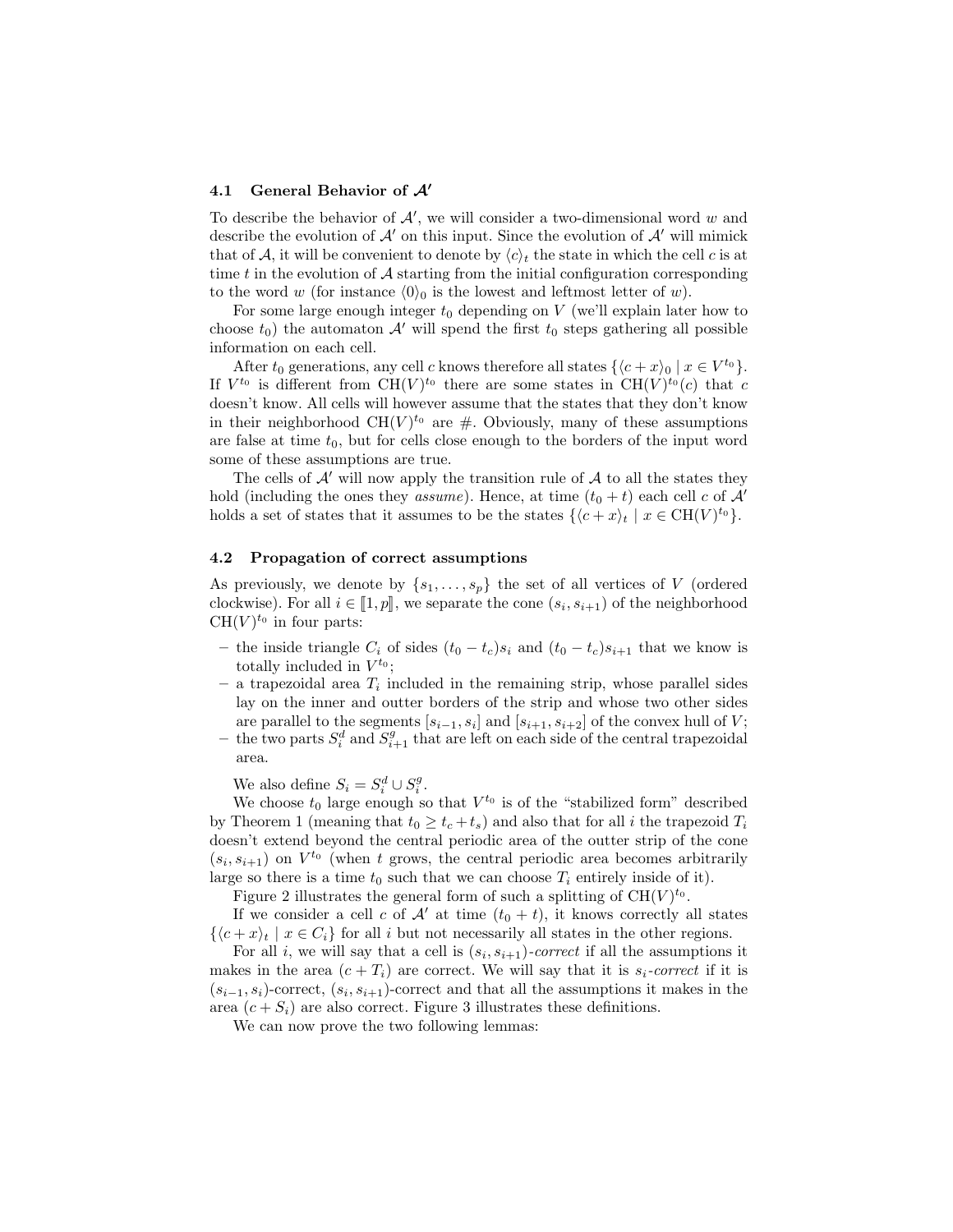

Fig. 2. Splitting of  $CH(V)^{t_0}$ .



Fig. 3. Correct hypothesis of a  $(s_i, s_{i+1})$ -correct (left) and a  $s_i$ -correct (right) cell.

**Lemma 1.** If at time  $(t_0 + t)$  the cells  $(c + s_i)$  and  $(c + s_{i+1})$  are both  $(s_i, s_{i+1})$ correct then at time  $(t_0 + t + 1)$  the cell c is  $(s_i, s_{i+1})$ -correct.

**Lemma 2.** If at time  $(t_0 + t)$  the cell  $(c + s_i)$  is  $s_i$ -correct and that both cells  $(c + s_{i-1})$  and  $(c + s_{i+1})$  are  $(s_{i-1}, s_i)$ -correct and  $(s_i, s_{i+1})$ -correct respectively then at time  $(t_0 + t + 1)$  the cell c is  $s_i$ -correct.

Figures 4 and 5 illustrate the proofs of these two lemmas. In both cases we have represented on the left side the area on which the cell must have correct information to be correct at the next step and on the right side the areas on which it can see correct information according to the hypothesis of the lemma.

We see that in both cases the cell has enough information at time  $(t_0 + t)$  to compute correct states at time  $(t_0 + t + 1)$  (the slope of the central trapezoid has been chosen so that everything works correctly, and we use the fact that  $\mathrm{CH}(V)^{t_0}$ is convex). We also use the fact that if there is a conflict between the information held by a cell and its neighbors, the priority is given to the information held by the neighbor that is the closest to the disagreeing point.

We know that at time  $t_0$  all cells of  $\mathcal{A}'$  that are "close enough" to the border of the word  $w$  are correct in the direction pointing outside of the word. Lemmas  $1$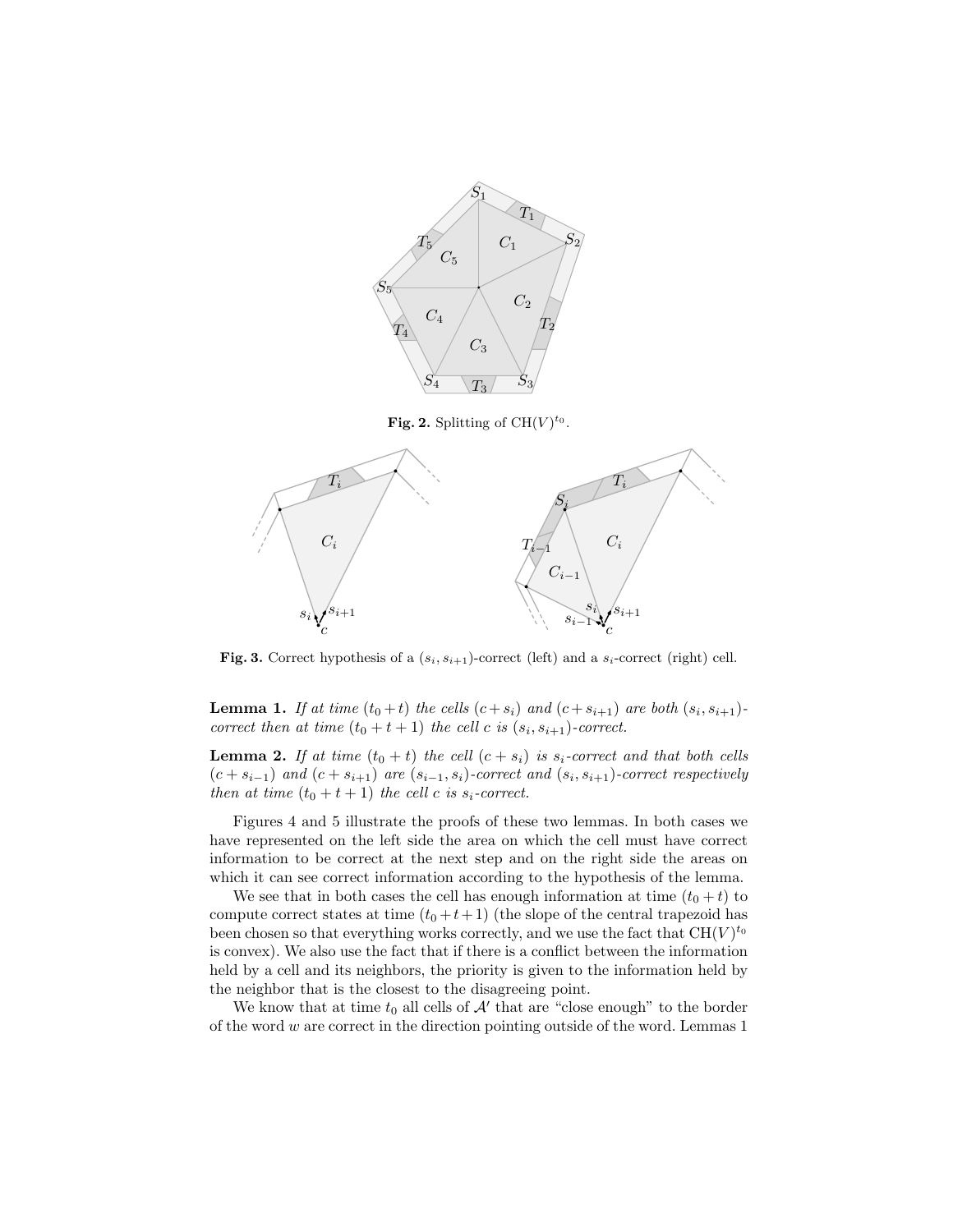

Fig. 4. States that the cell c must know to be  $(s_i, s_{i+1})$ -correct at the next time (left) and the correct information held by its neighbors (right).



Fig. 5. States that the cell c must know to be  $s_i$ -correct at the next time (left) and the correct information held by its neighbors (right).

and 2 show that the the correctness of thes cells "propagates" to their neighbors towards the origin along the vectors  $s_i$  until eventually at some time  $(t_0 + t_f)$ the origin is correct in all possible directions. At this time, the origin knows correctly all the states in  $\{\langle x \rangle_{t} \mid x \in \text{CH}(V)^{t_0}\}\$  and can hence anticipate the simulation of A of  $t_0$  steps. At time  $(t_0 + t_f)$  the origin is therefore capable of knowing the state  $\langle 0 \rangle_{t_0+t_f}$  in which the origin of A would be at time  $(t_0 + t_f)$ .

The 2DCA  $\mathcal{A}'$  can therefore compensate for the initial  $t_0$  steps that were "lost" at the beginning. Now we have to show that  $(t_0 + t_f)$  is exactly the real time corresponding to the input word  $w$ .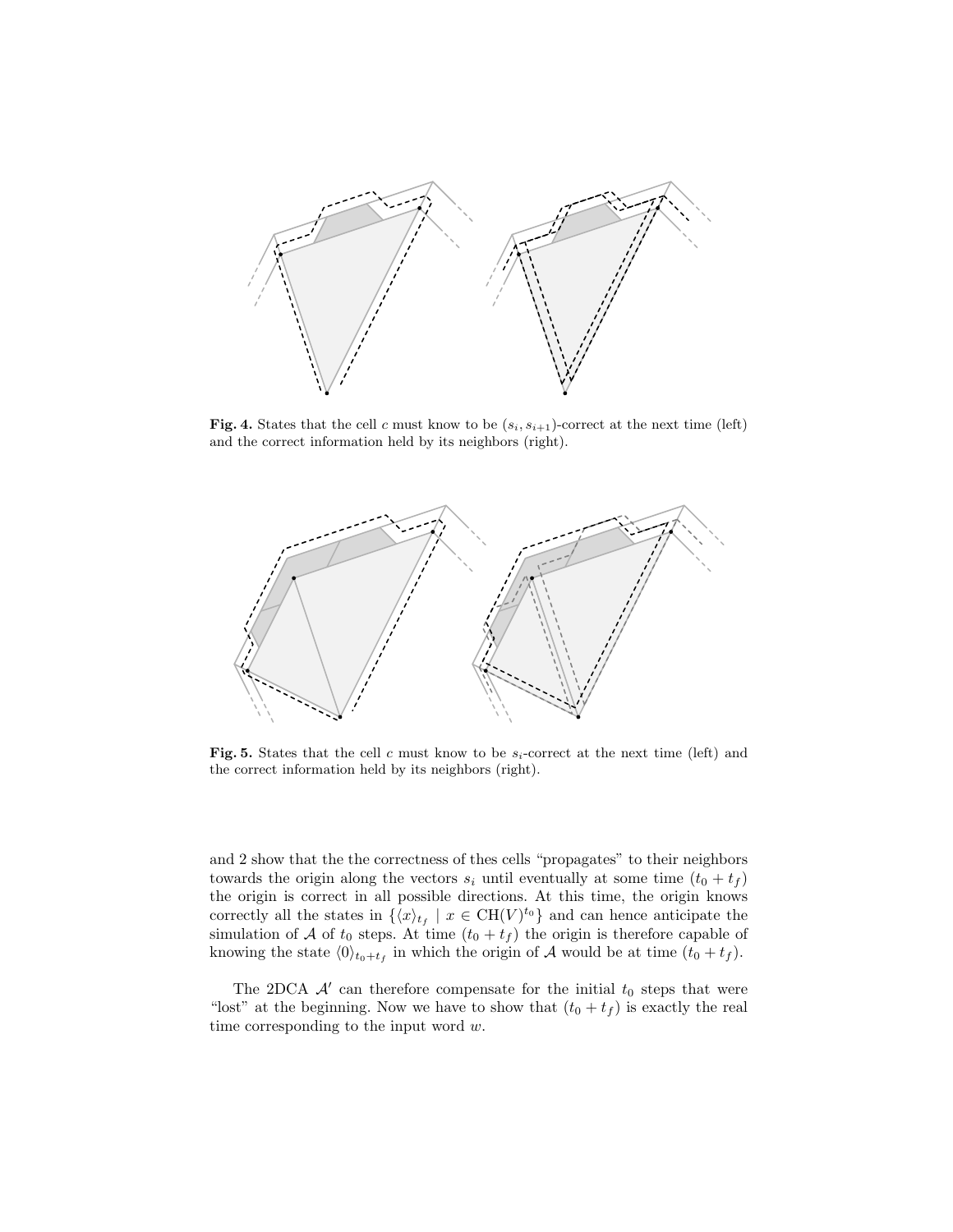### 4.3 The Real Time

Given a word w in  $\Sigma^{**}$ , we denote by M the set of cells on which the word spans when "written" on the initial configuration of  $A$  and  $A'$ . In other terms, if w is of size  $(n, m)$ , we have  $M = [0, n - 1] \times [0, m - 1]$ .

By definition of the real time, we have  $\text{TR}_V(n,m) = \min\{t \in \mathbb{N} \mid M \subseteq V^t\}.$ To alleviate the notations in this section, we will define  $t_r = TR_V(n, m)$ .

We want to show that at time  $t_r$  the origin of  $\mathcal{A}'$  is correct in all possible directions. We have to consider both cases of angles  $(s_i$ -correctness) and cones  $((s_i, s_{i+1})$ -correctness).

**Lemma 3.** If  $t_r \geq t_0$  then for any vertex  $s_i$  of V the cell  $(t_r - t_0)s_i$  is  $s_i$ -correct at time  $t_0$ .

*Proof.* According to the definition of real time, we have  $M \subseteq V^{t_r}$ . If  $t_r \geq t_0$ , the neighborhood  $V^{t_r}$  is of the "stabilized" form described by Theorem 1. Moreover, since  $V^{t_0}$  is also "stabilized", we know that the area corresponding to the vertex  $s_i$  in both neighborhoods  $V^{t_0}$  and  $V^{t_r}$  is identical (see Figure 6).



**Fig. 6.** The sets  $V^{t_0} + (t_r - t_0)s_i$  (left) and  $V^{t_r}$  (right) coincide on the black dashed area.

Since M is included in  $V^{t_r}$ , there is no point of M in the black dashed area that isn't in  $V^{t_r}$ . By Theorem 1 we know that all points in that area are also in  $V^{t_0} + (t_r - t_0)s_i$ . Thus the cell  $(t_r - t_0)s_i$  makes only correct assumptions in that area at time  $t_0$  when it considers that all the states it doesn't see are  $\#$ .

Since we have seen that  $(s_i, s_{i+1})$ -correctness propagates from  $(c + s_i)$  and  $(c + s_{i+1})$  to c and that the only cell we are really interested in is the origin, it is sufficient to work on the cells of the form  $(a \cdot s_i + b \cdot s_{i+1})$  for  $a, b \in \mathbb{N}$ .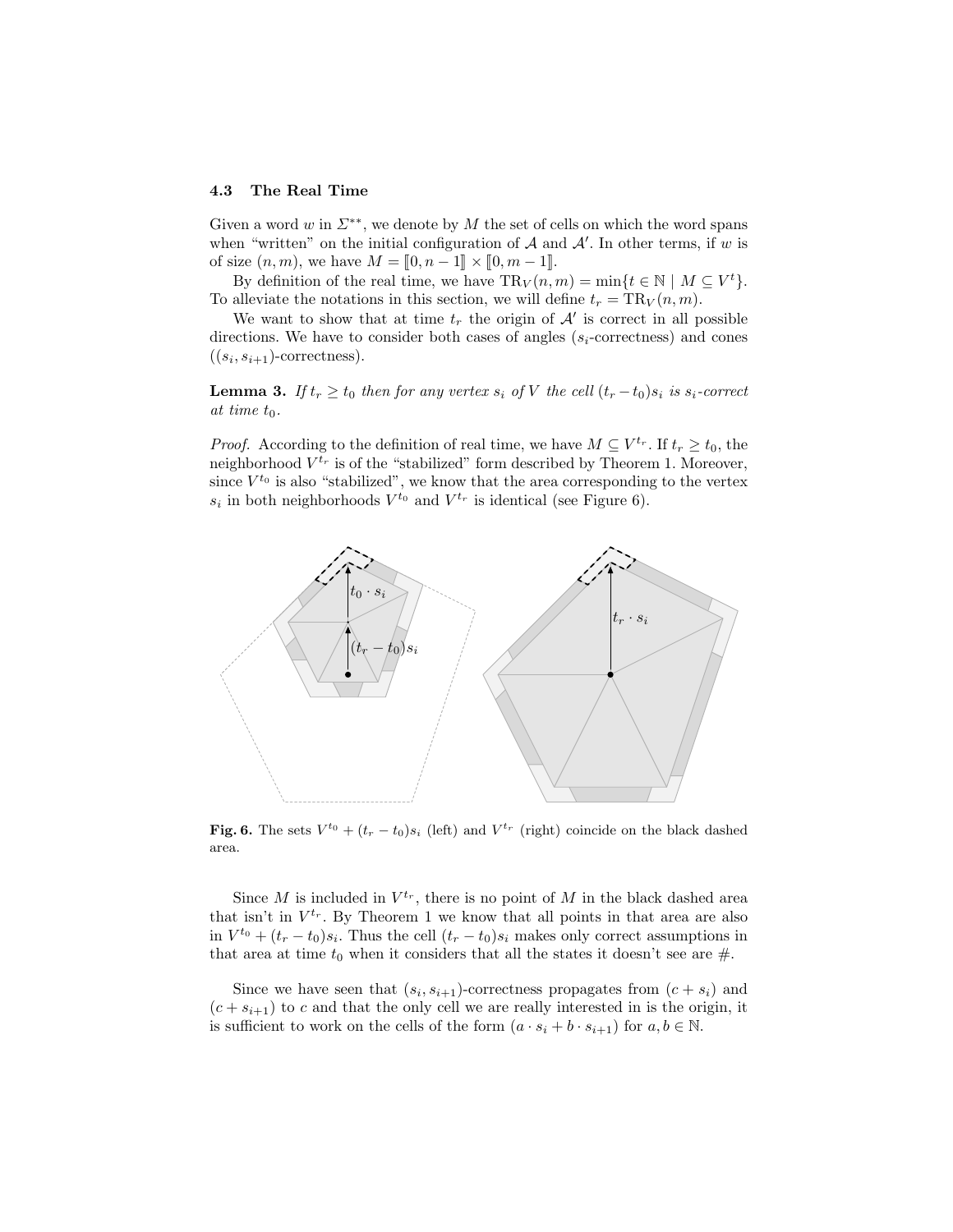**Lemma 4.** If  $t_r \geq t_0$  then for any  $i \in [1, p]$ , all cells of the form  $(a \cdot s_i + b \cdot s_{i+1})$ with  $a, b \in \mathbb{N}$  and  $a + b = t_r - t_0$  are  $(s_i, s_{i+1})$ -correct at time  $t_0$  (these cells are all on the segment  $[(t_r - t_0)s_i, (t_r - t_0)s_{i+1}]$  as shown by Figure 7).



Fig. 7. The cells  $(a \cdot s_i + b \cdot s_{i+1})$  where  $a, b \in \mathbb{N}$  and  $a + b = t_r - t_0$  (represented by black circled dots).

*Proof.* As previously, if  $t_r \geq t_0$  the neighborhood  $V^{t_r}$  is of the form described by Theorem 1, as is  $V^{t_0}$ . This means that the central trapezoids in the strip of width  $t_c$  on both neighborhoods are superpositions of identical trapezoidal fillings periodically translated by a vector  $(s_{i+1} - s_i)$ .

This means that for any cell  $c = (a \cdot s_i + b \cdot s_{i+1})$  with  $a, b \in \mathbb{N}$  and  $a+b = t_r-t_0$ the filling of  $V^{t_0}(c)$  on the trapezoidal area corresponding to  $(s_i, s_{i+1})$  coincides with the neighborhood  $V^{t_r}$  (see Figure 8)

Since M in included in  $V^{t_r}$ , all letters of the word that are in the area that the cell c has to know in order to be  $(s_i, s_{i+1})$ -correct are visible to the cell. It only makes true assumptions in this area when is assumes that all states it cannot see are #. All cells  $(a \cdot s_i + b \cdot s_{i+1})$  for  $a, b \in \mathbb{N}$  and  $a + b = t_r - t_0$  are therefore  $(s_i, s_{i+1})$ -correct at time  $t_0$ .

### 4.4 End of the Proof

Using Lemmas 1, 2, 3 and 4 we can now show by induction the following results:

**Lemma 5.** If  $t_r \ge t_0$ , for any vertex  $s_i$  of V and any  $t \in \mathbb{N}$ , the cell  $(t_r-t_0-t)s_i$ is  $s_i$ -correct at time  $(t_0 + t)$ .

**Lemma 6.** If  $t_r \geq t_0$ , for any vertex  $s_i$  of V and any  $t \in \mathbb{N}$ , all cells  $(a \cdot s_i + b \cdot$  $s_{i+1}$ ) where  $a, b \in \mathbb{N}$  and  $a + b = t_r - t_0 - t$  are  $(s_i, s_{i+1})$ -correct at time  $(t_0 + t)$ .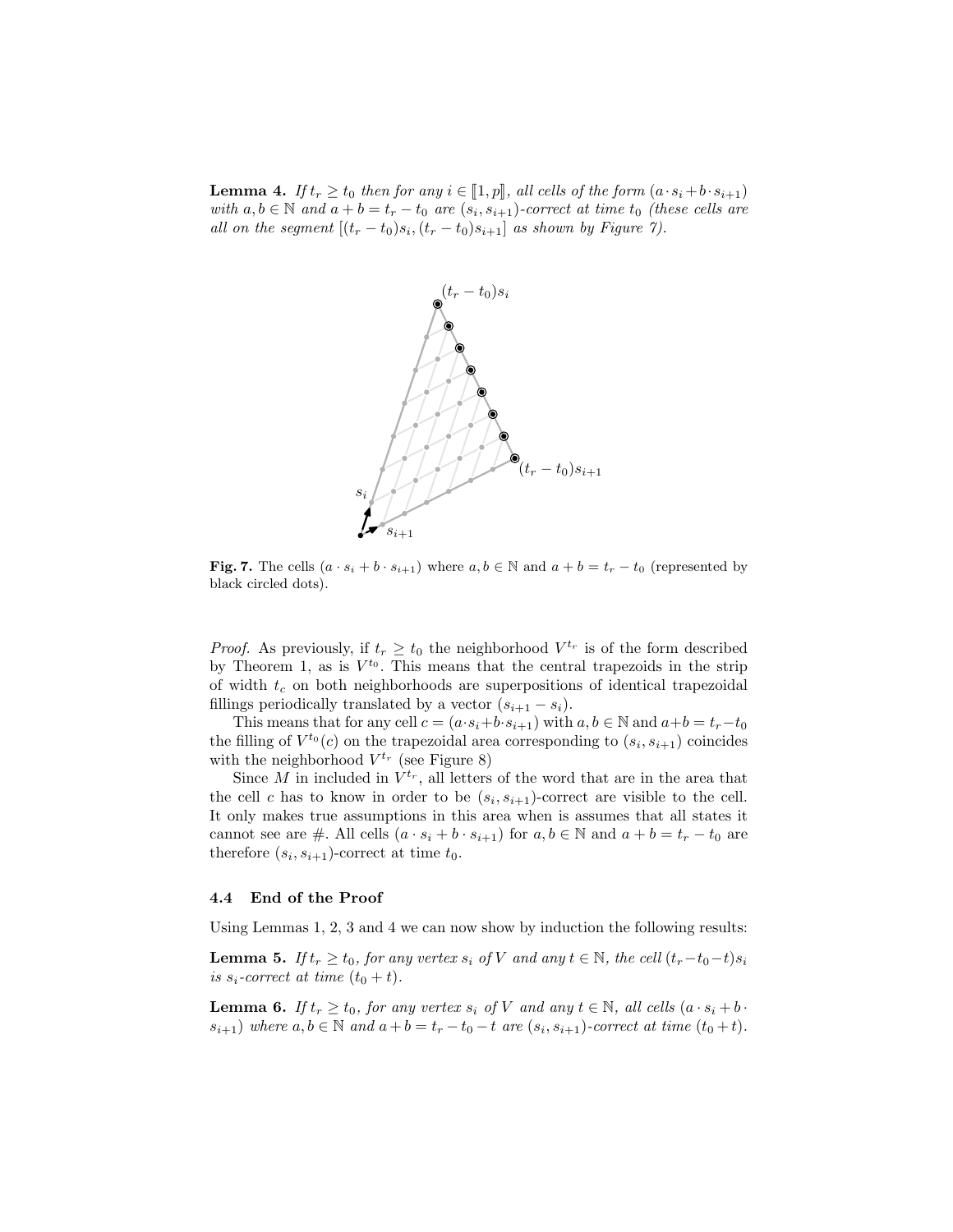

Fig. 8. The sets  $V^{t_0}(c)$  (left) and  $V^{t_r}$  (right) coincide on the black dashed area.

We finally conclude by saying that if  $t_r \geq t_0$ , the origin is correct in all possible directions at time  $t_0 + (t_r - t_0) = t_r$ . Hence, on an input w of size  $(n, m)$ , the 2DCA A' working on the neighborhood V can compute at time  $TR_V(n,m)$  the state in which the origin of A would be at the same time from the same input.

Since there are only a finite number of words  $w \in \Sigma^{**}$  such that the real time corresponding to these words is smaller than  $t_0$ , we can modify the automaton so that it recognizes also correctly in real time these words that are too small. This ends the proof of Theorem 2.

## 5 Conclusion

Understanding the impact of the choice of the neighborhood in language recognition on cellular automata is a key point to understanding communication in parallel computations. What we have shown here is that, although it might seem important, the neighborhood needs not be convex since the same computation can be done on non-convex neighborhoods than on convex ones, and there is no other loss of time than the obvious one due to the fact that the neighborhood is smaller. Not only it shows that convexity is never fully used by any parallel algorithm, but it also simplifies our study considerably since we will now be able to consider only convex neighborhoods when proving algorithmic results (speed-up theorems for example).

An interesting thing to notice is that we don't have the converse of Theorem 2. Although it might seem unlikely, there might exist languages that can be recognized in real time on a certain neighborhood V but not on its convex hull. Of course, any computation that can be done on  $V$  can be done in the same time on  $CH(V)$ , but since the real time on  $CH(V)$  can be smaller than the one on